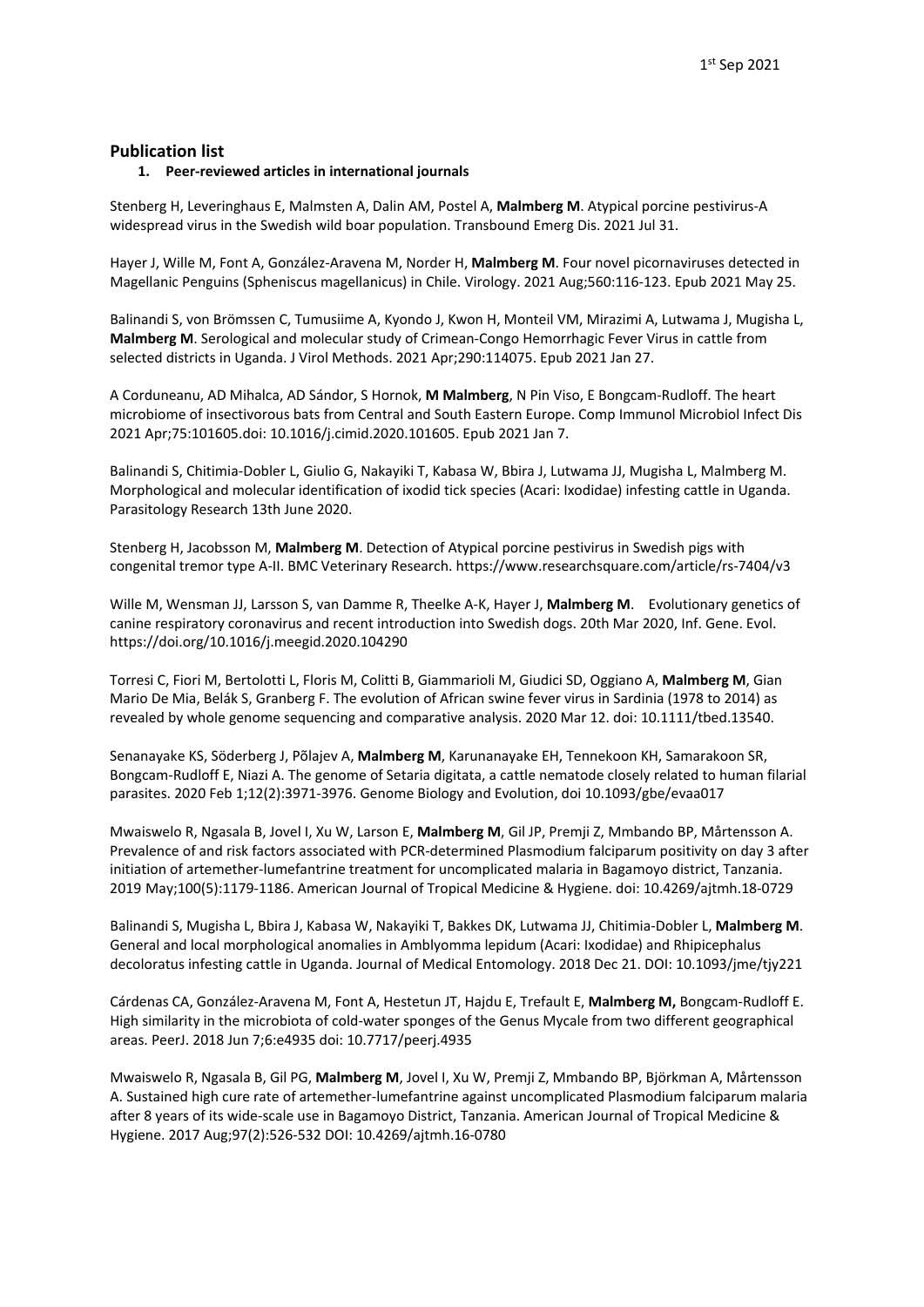**Malmberg M**, Rubio-Guerri C, Hayer J, García-Párraga D, Nieto-Pelegrín E, Melero M, Álvaro T, Valls M, Sánchez-Vizcaíno JM, Belák S, Granberg F. Phylogenomic analysis of the complete sequence of a gastroenteritis-associated cetacean adenovirus (bottlenose dolphin adenovirus 1) reveals a high degree of genetic divergence. Infection Genetics and Evolution. 2017 Sep;53:47-55 DOI: 10.1016/j.meegid.2017.05.008

Gadalla NB, **Malmberg M**, Adam I, Oguike MC, Beshir K, Elzaki SE, Mukhtar I, Gadalla AA, Warhurst DC, Ngasala B, Mårtensson A, El-Sayed BB, Gil JP, Sutherland CJ. Alternatively spliced transcripts and novel pseudogenes of the *Plasmodium falciparum* resistance-associated locus *pfcrt* detected in East African malaria patients. Journal of Antimicrobial Chemotherapy. 2015 Jan;70(1):16-23

Meera Venkatesan, Nahla B. Gadalla, Kasia Stepniewska, Prabin Dahal, Christian Nsanzabana, Clarissa Moriera, Ric N. Price , Andreas Mårtensson,, Philip Rosenthal, Grant Dorsey, Colin J. Sutherland, Philippe Guérin, Timothy M. E. Davis, Didier Ménard, Ishag Adam, George Ademowo, Cesar Arze, Frederick N. Baliraine, Nicole Berens-Riha, Anders Björkman, Steffen Borrmann,, Francesco Checchi, Meghna Desai, Mehul Dhorda, Abdoulaye A. Djimdé, Badria B. El-Sayed, Teferi Eshetu, Frederick Eyase, Catherine Falade, Jean-François Faucher,, Gabrielle Fröberg, Anastasia Grivoyannis, Sally Hamour, Sandrine Houzé, Jacob Johnson, Erasmus Kamugisha, Jean-René Kiechel, Fred Kironde, Poul-Erik Kofoed, Jacques LeBras, **Malmberg M**, Leah Mwai, Billy Ngasala, Francois Nosten, Samuel L. Nsobya, Alexis Nzila Mary Oguike, Sabina Dahlström Otienoburu, Bernhards Ogutu, Jean-Bosco Ouédraogo, Patrice Piola, Lars Rombo, Birgit Schramm, A. Fabrice Somé, Julie Thwing, Johan Ursing, Rina P. M. Wong, Ahmed Zeynudin, Issaka Zongo , Carol Hopkins Sibley, Christopher V. Plowe. Polymorphisms in *pfcrt* and *pfmdr1*: parasite risk factors that affect treatment outcomes for *falciparum* malaria after artemether-lumefantrine and artesunate-amodiaquine. The American Journal of Tropical Medicine and Hygiene. 2014 Oct;91(4):833-43

Jovel TI, Ferreira PE, Veiga MI, **Malmberg M**, Mårtensson A, Kaneko A, Zakeri S, Murillo C, Nosten F, Björkman A, Ursing J. Single nucleotide polymorphisms in *Plasmodium falciparum* V type H+ pyrophosphatase gene (*pfvp2*) and their associations with *pfcrt* and *pfmdr1* polymorphisms. Infection, Genetics and Evolution. 2014 Jun;24:111-5.

**Malmberg M**, Ngasala B, Ferreira PE, Larsson E, Jovel I, Hjalmarsson A, Petzold M, Premji Z, Gil JP, Björkman A, Mårtensson A. Temporal trends of molecular markers associated with artemether-lumefantrine tolerance/resistance in Bagamoyo District, Tanzania. Malaria Journal 2013, Mar 18; 12:103.

**Malmberg M**, Ferreira PE, Tarning J, Ursing J, Ngasala B, Björkman A, Mårtensson A, Gil JP. *Plasmodium falciparum* drug resistance phenotype as assessed by patient antimalarial drug levels and its association with *pfmdr1* polymorphisms. Journal of Infectious Diseases 2013 Mar 1;207(5):842-7.

Veiga MI, Ferreira PE, **Malmberg M**, Jörnhagen L, Björkman A, Nosten F, Gil JP. *pfmdr1* amplification is related to increased *Plasmodium falciparum* in vitro sensitivity to the bisquinoline piperaquine. Antimicrob Agents Chemother. 2012 Jul;56(7):3615-9.

Veiga MI, Ferreira PE, Jörnhagen L, **Malmberg M**, Kone A, Aydin-Schmidt B, Petzold M, Björkman A, Nosten F, Gil JP. Novel polymorphisms in *Plasmodium falciparum* ABC transporter genes are associated with major ACT antimalarial drug resistance. PLoS One. 2011;6(5):e20212.

Ngasala BE, **Malmberg M**, Carlsson AM, Ferreira PE, Petzold MG, Daniel Blessborn, Bergqvist Y, Gil JP, Premji Z, Björkman A, Mårtensson A. Efficacy and effectiveness of artemether-lumefantrine after initial and repeated treatment in underfive children with acute uncomplicated *Plasmodium falciparum* malaria in rural Tanzania: a randomized trial. Clinical Infectious Diseases 2011 Apr 1; 52(7):873-82.

Ngasala BE, **Malmberg M**, Carlsson AM, Ferreira PE, Petzold MG, Daniel Blessborn, Bergqvist Y, Gil JP, Premji Z, Björkman A, Mårtensson A*.* Effectiveness of artemether-lumefantrine provided by community health workers in under-five children with uncomplicated malaria in rural Tanzania: an open label prospective study. Malaria Journal 2011, Mar 16;10:64.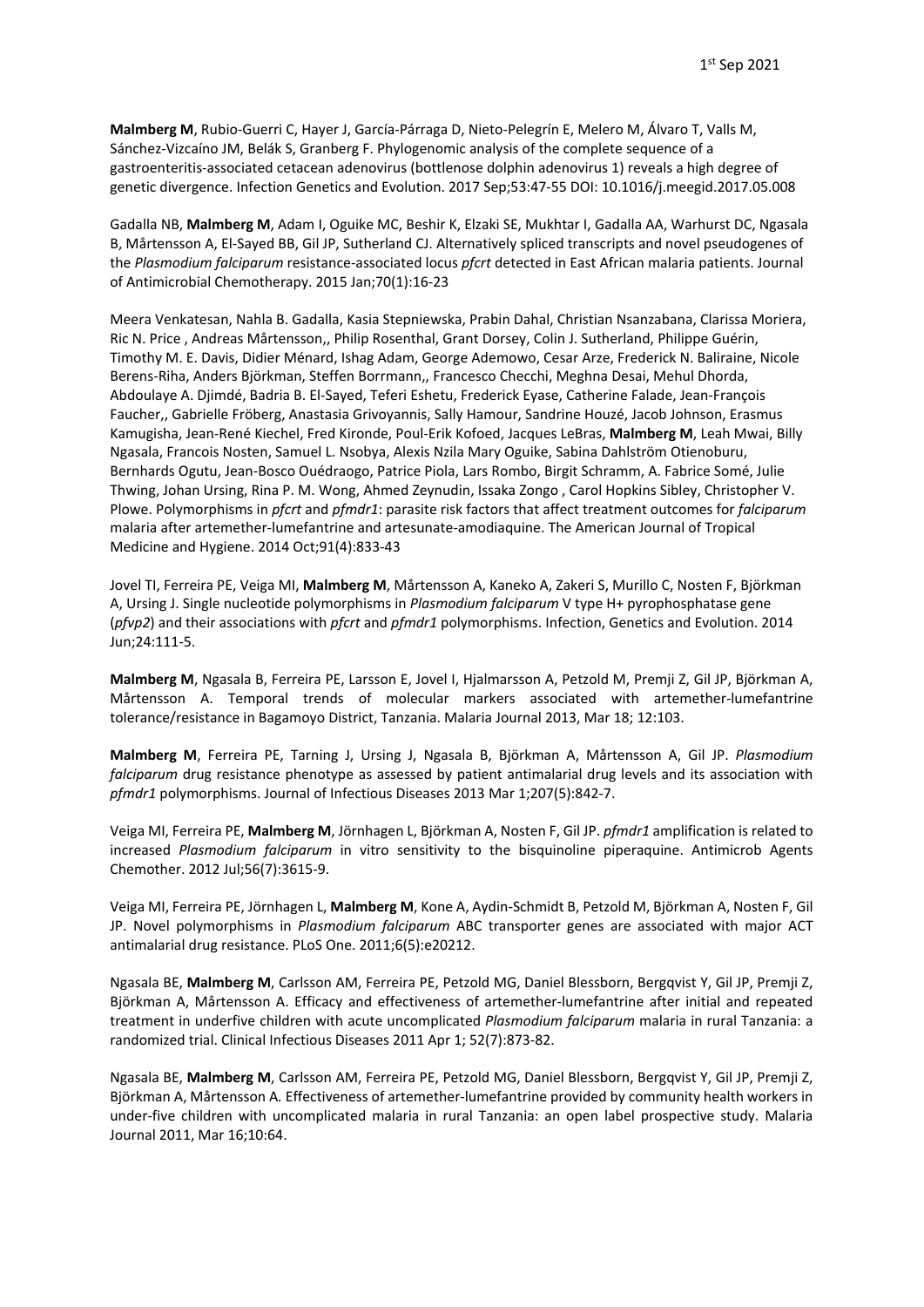# **2. Research review article**

A review of congenital tremor type A-II in piglets. Stenberg H, Jacobsson M, **Malmberg M**. Animal Health Research Reviews 1–5. Published 18th of Feb 2020[. https://doi.org/10.1017/S146625232000002X](https://doi.org/10.1017/S146625232000002X)

# **3. Research perspective articles**

Malmberg M, Malm T, Gustafsson O, Sturchio A, Garff C, Espay A, Wright A. P. H., El Andaloussi S, Linden A, Ezzat K. Disentangling the Amyloid Pathways: A Mechanistic Approach to Etiology. Preprints 23rd of Sep 2019 https://www.preprints.org/manuscript/201909.0273/v1, Accepted in Fronteirs Neurosciences 25th of Feb 2020.

# **4. Popular science activities**

Feminiseringen av veterinäryrket. Gullberg V, Wlosinska J, Nordéus K, Prytz C, **Malmberg.** s.24-29. Nummer 9, Volym 71, Sep 2019. Svensk Veterinär Tidning

Berg M, Blomström A, **Malmberg M**. Forskningsrapport - Forskningssamarbete mellan Sveriges lantbruksuniversitet (SLU) och University of São Paulo (USP), Brasilien. Submitted to Svensk Veterinärtidning 2018

Berg M, Blomström A, Bongcam-Rudloff E, Cholleti H, Granberg F, Hayer J, Karlsson O, **Malmberg M**. Ultradjup sekvensering- science fiction eller din nästa diagnostiska metod på kliniken? Svensk Veterinärtidning 2015 Vol 10; 19-24.

# **5. Non peer-reviewed publications with international coverage**

Granberg F, Torrsei C, Oggiano A, **Malmberg M**, Iscaro C, De Mia GM, Belák, S. Complete Genome Sequence of an African Swine Fever Virus Isolate from Sardinia, Italy. Genome Announcements. 2016 Nov 17;4(6)

**Malmberg M.** The role of molecular markers in emerging artemether-lumefantrine resistant *Plasmodium falciparum*. PhD thesis Karolinska Institutet, 2013

Andreasson A, Bergqvist L, Bergström A, Fahlén M, Folkesson M, Hadjab-Lallemend S, Holst S, Hägg S, Juneja A, Karshikoff B, Karimi Arzenani M, Lohela Karlsson M, **Malmberg M**, Stenler S, Tükel S, Yang H, Eliasson M, Nilsson F. Not the chosen one – gender, ethnicity and power in research careers. Karolinska Institutet, 2014 [http://www.uhr.se/Global/DJ%20projektredovisningar%20och%20rapporter/Not%20the%20chosen%20one%2](http://www.uhr.se/Global/DJ%20projektredovisningar%20och%20rapporter/Not%20the%20chosen%20one%20-%20gender%20ethnicity%20and%20power%20in%20research%20careers.pdf) [0-%20gender%20ethnicity%20and%20power%20in%20research%20careers.pdf](http://www.uhr.se/Global/DJ%20projektredovisningar%20och%20rapporter/Not%20the%20chosen%20one%20-%20gender%20ethnicity%20and%20power%20in%20research%20careers.pdf)

## **6. Presentations at conferences**

## **Oral presentations**

Balinandi S, Monteil VM, Mugisha L, Mirazimi A, Lutwama JJ, **Malmberg M**. A cross-sectional seroprevalence study of Crimean-Congo Hemorrhagic Fever Virus in cattle, Uganda, 2017. 15th Smögen Summer Symposium on Virology 22-24th Aug 2019, Smögen, Sweden.

Balinandi S, Chitimia-Dobler L, Giulio G, Nakayiki T, Kabasa W, Bbira J, Lutwama JJ, **Malmberg M**, Mugisha L. An investigation of ixodid tick species (Acari: Ixodidae) infesting cattle in Uganda using morphological and molecular identification methods. Swedish Network for Tick Researcher yearly meeting (SNÄFF) 2019, 3-5th June, Ystad, Sweden.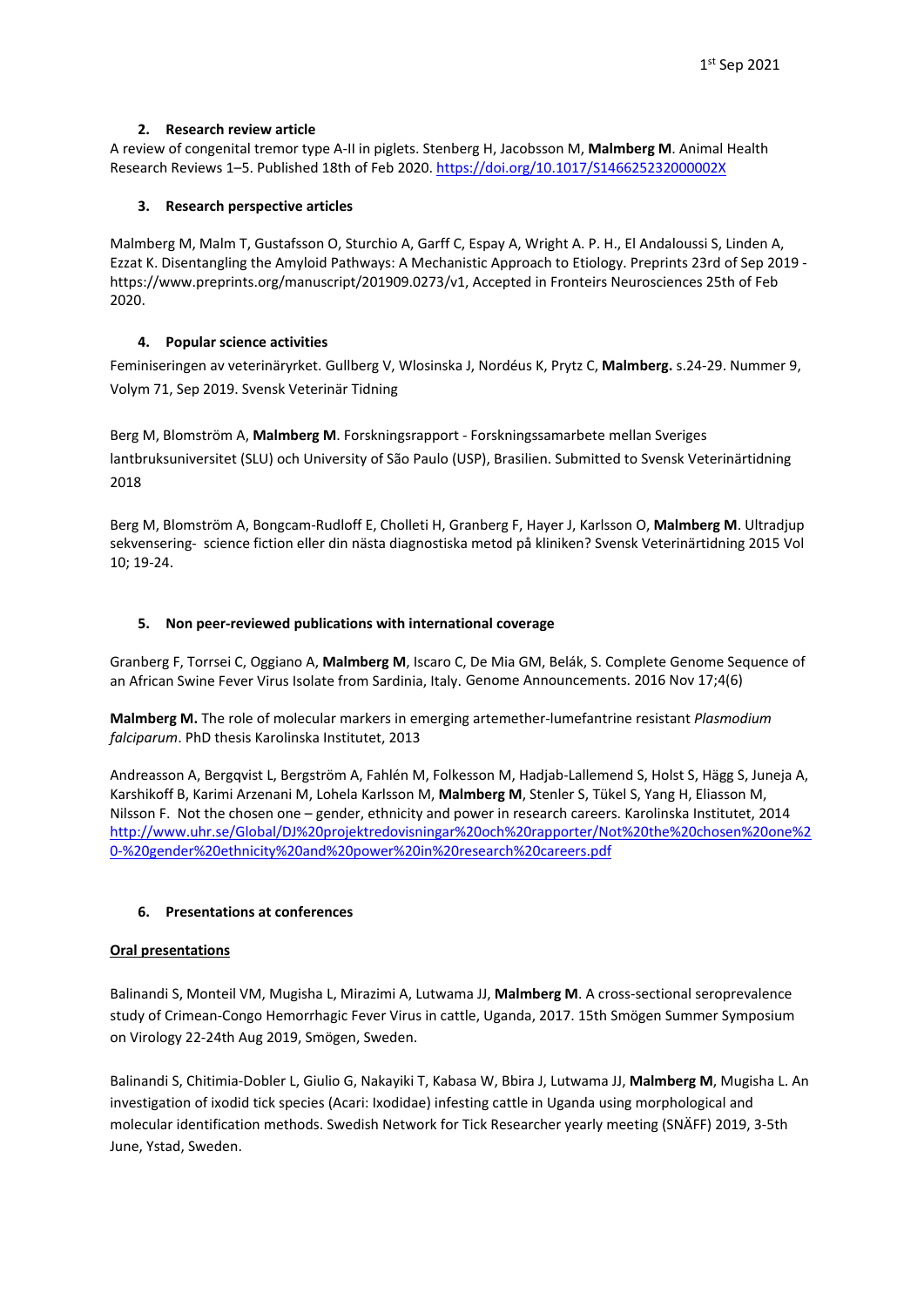**Malmberg M**. An interdisciplinary approach addressing tick-borne diseases in Ugandan indigenous cattle. SNÄFF 2017, 3th – 5th May 2017, Varberg, Sweden.

Johansson Wensman J, Wille M, Larsson S, Theelke A, Muradrasoli S, **Malmberg M**. Genetic characterization of canine respiratory coronavirus (CRCoV) in Swedish dogs diagnosed with canine infectious respiratory disease. 12th Smögen Summer Symposium on Virology, Aug 25<sup>th</sup> - 27<sup>th</sup>, 2016 – Smögen, Sweden

**Malmberg M**, Rubio-Guerri C, García-Párraga D, Nieto-Pelegrín E, Melero M, álvaro T, Valls M, Crespo JL, Sánchez-Vizcaíno JM, Belák S, Granberg F. Genetic characterization of novel adenovirus detected in captive bottlenose dolphin (*Tursiops truncates*) suffering from self-limiting gastroenteritis. Xth International Congress of Veterinary Virology joint with 9th Annual Meeting of EPIZONE, 2015, Aug 31<sup>st</sup> – Sep 3<sup>rd</sup>, Montpellier, France

**Malmberg M**, Hayer J, Karlsson O, Blomström A, Ström Holst B, Johansson Wensman J. Canine infectious tracheobronchitis in Swedish dogs – what does a metagenomics approach reveal? Xth International Congress of Veterinary Virology joint with 9th Annual Meeting of EPIZONE, 2015, Aug 31<sup>st</sup> – Sep 3<sup>rd</sup>, Montpellier, France

**Malmberg M**, Segalés J, Hayer J, Cabezón O, Rosell R, Belák S, Granberg F. Kobuvirus in brains of piglets diagnosed with congenital tremor type A-II. Pathobiome: pathogens in microbiotas in hosts. 24-26<sup>th</sup> of June, Paris, France.

**Malmberg M**, Segalés J, Hayer J, Cabezón O, Rosell R, Belák S, Granberg F. Kobuvirus in brains of piglets diagnosed with congenital tremor type A-II. 8th annual EPIZONE meeting, 2014, 23-25 September, Copenhagen, Denmark.

**Malmberg M**, Kone A, Ngasala B, Ferreira PE, Björkman A, Mårtensson A. Selection of *Plasmodium falciparum* MDR1 polymorphisms among recurrent infections after artemether-lumefantrine treatment but not during parasite clearance. Malaria Multilateral Initiative on Malaria (MIM), 2013, 9th of Oct, Durban, South Africa.

#### **Poster presentations**

Feminiseringen av veterinäryrket - Från manlig dominans till kvinnlig på mindre än ett sekel. Gullberg V, Wlosinska J, **Malmberg M**. Lika Villkorskonferensen 19-20th of Nov 2019, Luleå, Sweden.

Balinandi S, Mugisha L, Lutwama J, **Malmberg M**. A Seroprevalence Study of Crimean-Congo Hemorrhagic Fever Virus in Cattle, Uganda, 2017. One Health Sweden conference 26-27 March 2019, Uppsala, Sweden.

Mugisha L, Balinandi S, Berg M, Bongcam-Rudloff E, Chenais E, Chitimia-Dobler L, Fischer K, Grandi G, Hansson I, Hayer J, Pettersson JHO, **Malmberg M**. An interdisciplinary approach addressing ticks and tick-borne diseases of cattle in Uganda., XIth International Congress of Veterinary Virology joint with Annual Meeting of EPIZONE, 27-30th of Aug, 2018, Vienna, Austria & 14th Smögen Summer Symposium on Virology, 25-27th of Aug, 2018, Smögen,

Hayer J, Font A, Gonzalez M, **Malmberg M**. Novel virus detected in Magellanic penguins (Spheniscus magellanicus). 13th Smögen Summer Symposium on Virology, 24-16th of Aug, 2017, Smögen, Sweden

**Malmberg M**, Rubio-Guerri C, Hayer J, García-Párraga D, Nieto-Pelegrín E, Melero M, álvaro T, Valls M, Crespo JL, Sánchez-Vizcaíno JM, Belák S, Granberg F. Genetic characterization of a novel adenovirus detected in captive bottlenose dolphin (Tursiops truncatus) suffering from self-limiting gastroenteritis., Virus Genomics and Evolution2016, 8-10<sup>th</sup> June, Cambridge, UK.

Andreasson A, Bergqvist L, Bergström A, Fahlén M, Folkesson M, Hadjab-Lallemend S, Holst S, Hägg S, Juneja A, Karshikoff B, Karimi Arzenani M, Lohela Karlsson M, **Malmberg M**, Stenler S, Tükel S, Yang H, Eliasson M, Nilsson F. Mentor4Equality – Karolinska Institutet. Jämställdhetskonferens, 2014, 5<sup>th</sup> of Nov, Stockholm, Sweden.